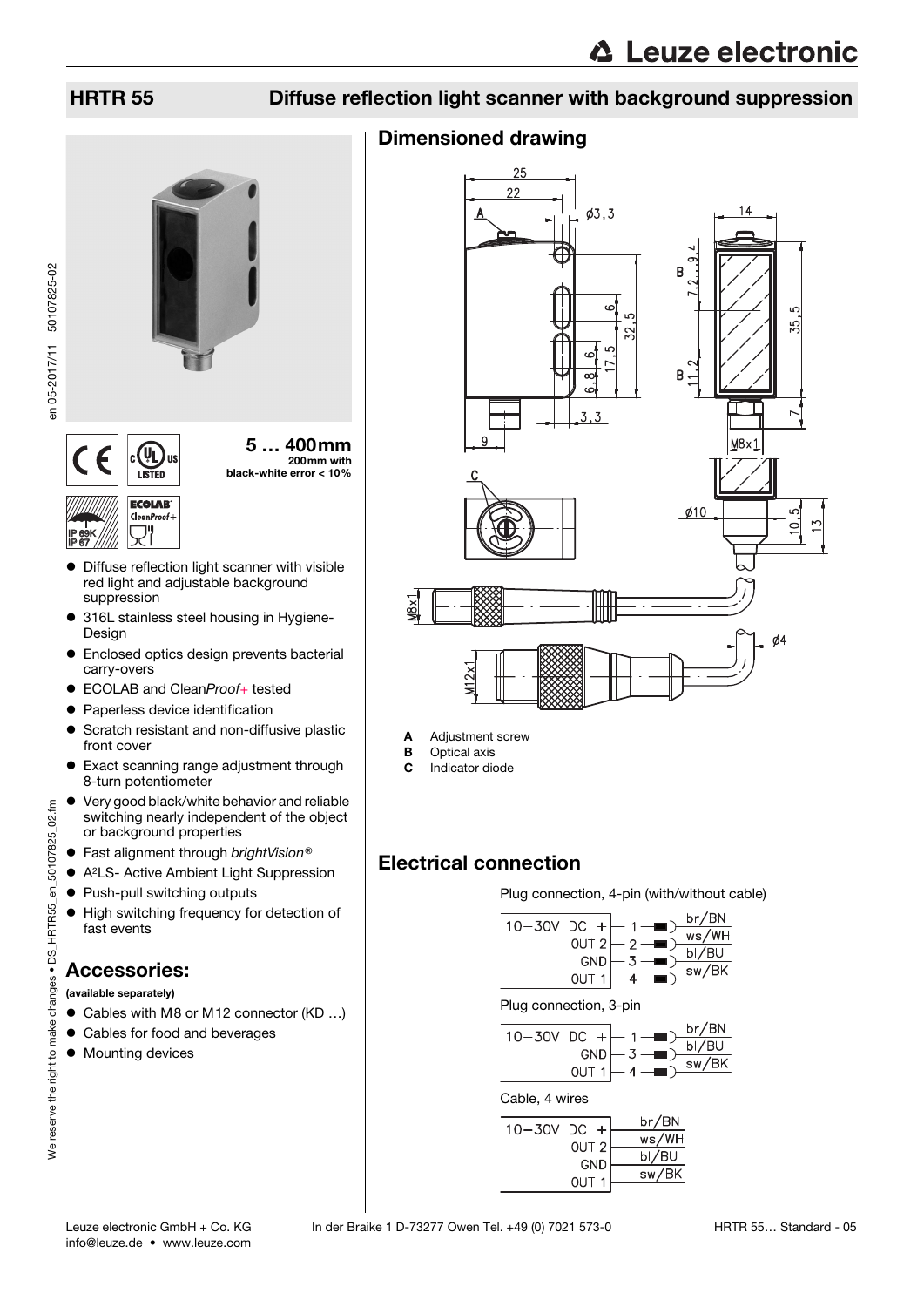# **△ Leuze electronic**

Tables

## HRTR 55



- 2) Scanning range: recommended scanning range for objects with different diffuse reflection
- 3) Average life expectancy 100,000h at an ambient temperature of 25°C
- 4) For UL applications: for use in class 2 circuits according to NEC only<br>5) The push-pull switching outputs must not be connected in parallel
- 5) The push-pull switching outputs must not be connected in parallel<br>6) Typical value for the stainless steel housing
- Typical value for the stainless steel housing
- 7) UL certification for a temperature range of -30°C to +55°C,
- operating temperatures of +70°C permissible only briefly (≤ 15min)
- 8) 2=polarity reversal protection, 3=short-circuit protection for all transistor outputs 9) Rating voltage 50V
- 10)Only in combination with M12 connector
- 11)These proximity switches shall be used with UL Listed Cable assemblies rated 30V, 0.24A min, in the field installation

## **UL REQUIREMENTS**

## Enclosure Type Rating: Type 1 **For Use in NFPA 79 Applications only.**

Adapters providing field wiring means are available from the manufacturer. Refer to manufacturers information. **CAUTION** – the use of controls or adjustments or performance of procedures other than those specified herein may result in hazardous radiation exposure.

**ATTENTION !** Si d'autres dispositifs d'alignement que ceux préconisés ici sont utilisés ou s'il est procédé autrement qu'indiqué, cela peut entraîner une exposition à des rayonnements et un danger pour les personnes.

## 1 white 90% 2 gray 18%  $3$  black 6% Scanning range [mm] Diagrams Typ. response behavior (white 90%) 10 8 6<br>4<br>-0<br>-10<br>-10 y2 y1 0 100 200 300 400 500 Distance x [mm]  $\mathbb{R}$ T v2  $f_{y1}$ J) x Typ. black/white behavior 180 160 **A** 140 **B C**  $120$ 100  $\overline{80}$  $60$  $40$  $\frac{1}{20}$  $\Omega$ 0 100 200 300 400 500 Scanning range x [mm] **A** white 90% **B** gray 18% **C** black 6% y x

## Remarks

### **Operate in accordance with intended use!**

- $\ddot{\phi}$  This product is not a safety sensor and is not intended as personnel protection.
- $\&$  The product may only be put into operation by competent persons. Only use the product in accor-
- dance with the intended use.
- A list of tested chemicals can be found in the first part of the product description.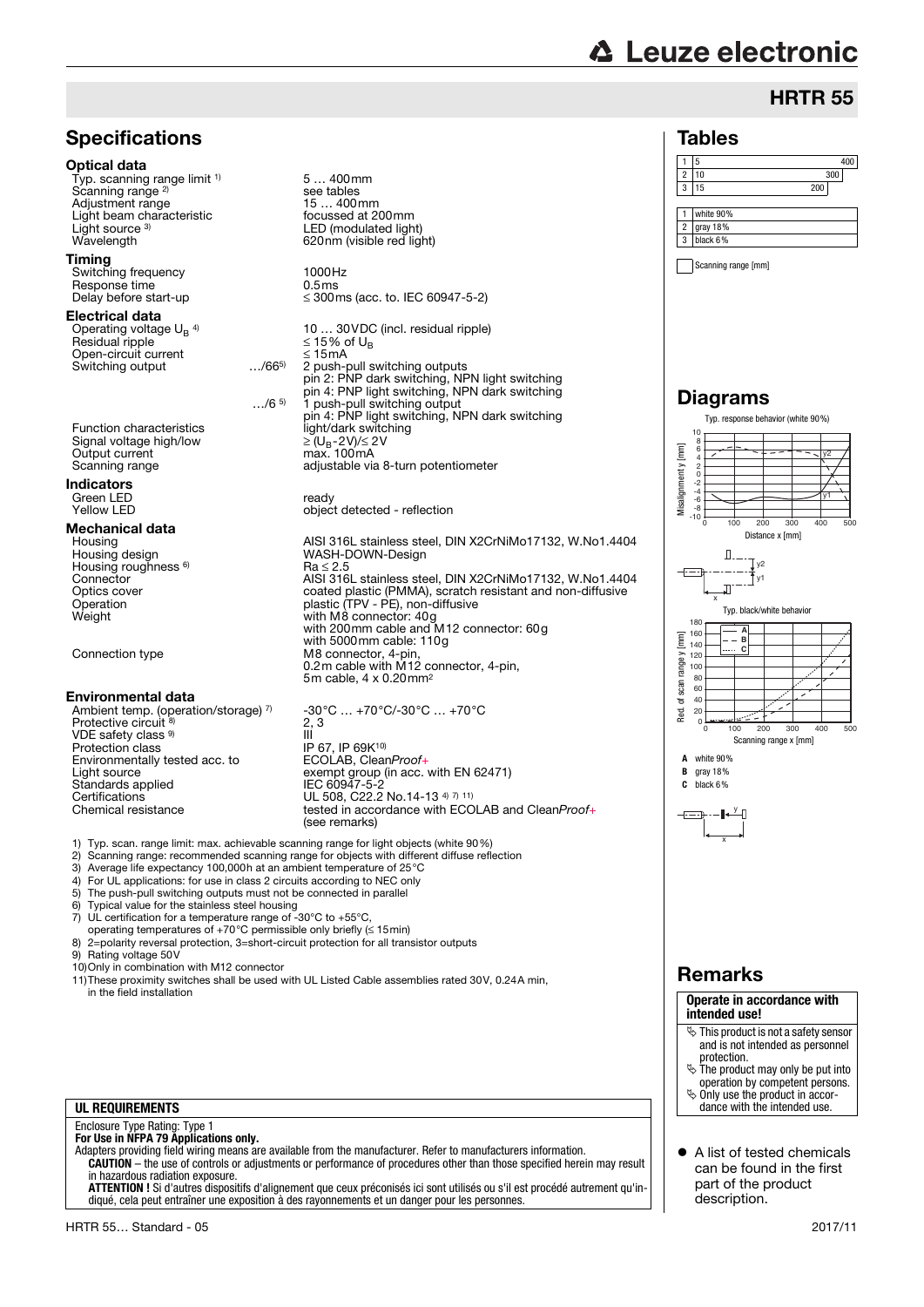## HRTR 55 Diffuse reflection light scanner with background suppression

## Order guide

| <b>Selection table</b><br>Equipment $\blacklozenge$ |                                                     | Order code $\rightarrow$ | <b>HRTR 55/66-S8</b><br>Part No. 50107484 | <b>HRTR 55/6-S8.3</b><br>Part No. 50107491 | <b>HRTR 55/66,200-S12</b><br>Part No. 50107492 | 5008<br>1968<br>$\overline{a}$<br><b>HRTR 55/66,</b><br>Part No. 5011 |
|-----------------------------------------------------|-----------------------------------------------------|--------------------------|-------------------------------------------|--------------------------------------------|------------------------------------------------|-----------------------------------------------------------------------|
| Switching output                                    | 2 x Push-pull switching output                      |                          |                                           |                                            |                                                |                                                                       |
|                                                     | 1 x Push-pull switching output                      |                          |                                           |                                            |                                                |                                                                       |
| Switching function                                  | PNP light switching and NPN dark switching output   |                          | 0                                         |                                            |                                                |                                                                       |
|                                                     | 1 PNP dark switching and NPN light switching output |                          | ●                                         |                                            |                                                |                                                                       |
| Connection                                          | M8 connector, metal, 4-pin                          |                          |                                           |                                            |                                                |                                                                       |
|                                                     | M8 connector, metal, 3-pin                          |                          |                                           | $\bullet$                                  |                                                |                                                                       |
|                                                     | cable 200 mm with M12 connector, 4-pin              |                          |                                           |                                            |                                                |                                                                       |
|                                                     | cable 5000mm, 4 wires                               |                          |                                           |                                            |                                                |                                                                       |
| <b>Indicators</b>                                   | green LED: ready                                    |                          |                                           |                                            |                                                |                                                                       |
|                                                     | yellow LED: switching output                        |                          | D                                         |                                            |                                                |                                                                       |

## Application notes



- For glossy surfaces (e.g. metals), the light beam should not be incident on the object surface at a right angle. A slight inclination is sufficient for preventing undesired direct reflections. This may result in a reduction in the scanning range.
- Objects should only be moved in laterally from the right or left. Moving in objects from the connector side or operating side is to be avoided.
- Outside of the scanning range, the sensor operates as an energetic diffuse reflection light scanner. Light objects can still be reliably detected up to the scanning range limit.
- The sensors are equipped with effective measures for the maximum avoidance of mutual interference should they be mounted opposite one another. Opposite mounting of multiple sensors of the same type should, however, absolutely be avoided.